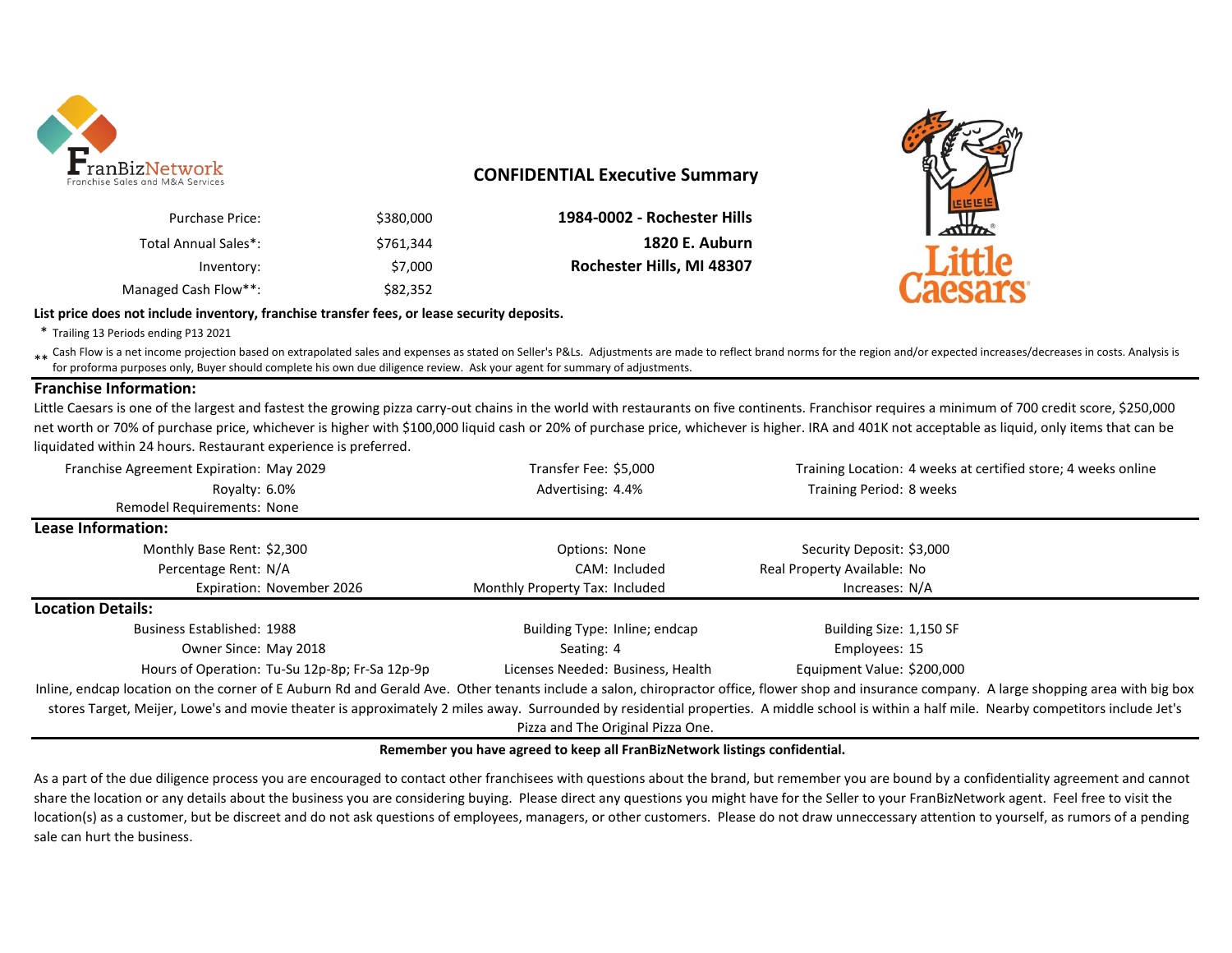

### **MONTHLY SALES**



#### **1984-0002 - Rochester Hills**

|         | <b>P1</b> | <b>P2</b>    | P3         | <b>P4</b>    | <b>P5</b>  | <b>P6</b> | P7         | P8        | P <sub>9</sub> | <b>P10</b> | <b>P11</b> | <b>P12</b> | <b>P13</b>   | <b>TOTAL</b> |
|---------|-----------|--------------|------------|--------------|------------|-----------|------------|-----------|----------------|------------|------------|------------|--------------|--------------|
| 2019    | \$64,168  | \$68.934     | \$70,614   | \$72,636     | \$65,232   | \$64,337  | \$63,114   | \$60,845  | \$62,729       | \$69,119   | \$68,351   | \$64,993   | \$64,852     | \$859,924    |
| 2020    | \$63,743  | \$68,424     | \$65,089   | \$62,318     | \$63,297   | \$65,462  | \$67,650   | \$69,523  | \$62,271       | \$60,654   | \$56,250   | \$56,006   | \$25,150     | \$785,837    |
| $$+/-$  | (5425)    | (\$510)      | ( \$5,525) | ( \$10, 318) | (\$1,935)  | \$1,125   | \$4,536    | \$8,678   | (5458)         | ( \$8,465) | (512, 101) | ( \$8,987) | ( \$39, 702) | (574,087)    |
| $% +/-$ | $-1%$     | $-1%$        | -8%        | $-14%$       | $-3%$      | 2%        | 7%         | 14%       | $-1%$          | $-12%$     | $-18%$     | $-14%$     | $-61%$       | $-9%$        |
|         |           |              |            |              |            |           |            |           |                |            |            |            |              |              |
| 2020    | \$63,743  | \$68.424     | \$65,089   | \$62,318     | \$63,297   | \$65,462  | \$67,650   | \$69,523  | \$62,271       | \$60,654   | \$56,250   | \$56,006   | \$25,150     | \$785,837    |
| 2021    | \$51,729  | \$50,274     | \$56,828   | \$58,742     | \$62,189   | \$62,965  | \$58,711   | \$61,547  | \$65,580       | \$68,780   | \$57,840   | \$54,883   | \$51,276     | \$761,344    |
| $$+/-$  | (512,014) | ( \$18, 150) | (\$8,261)  | (\$3,576)    | ( \$1,108) | (52, 497) | ( \$8,939) | (57, 976) | \$3,309        | \$8,126    | \$1,590    | (51, 123)  | \$26,126     | (524, 493)   |
| % +/-   | $-19%$    | $-27%$       | $-13%$     | -6%          | -2%        | -4%       | $-13%$     | $-11%$    | 5%             | 13%        | 3%         | $-2%$      | 104%         | $-3%$        |

Road construction in front of store P5-P9 2019. Restaurant closed for 2 weeks during P13 2020 due to COVID. In 2021, restaurant closed on Thanskgiving and Black Friday (P12) and Christmas Eve and Christmas Day (P13).